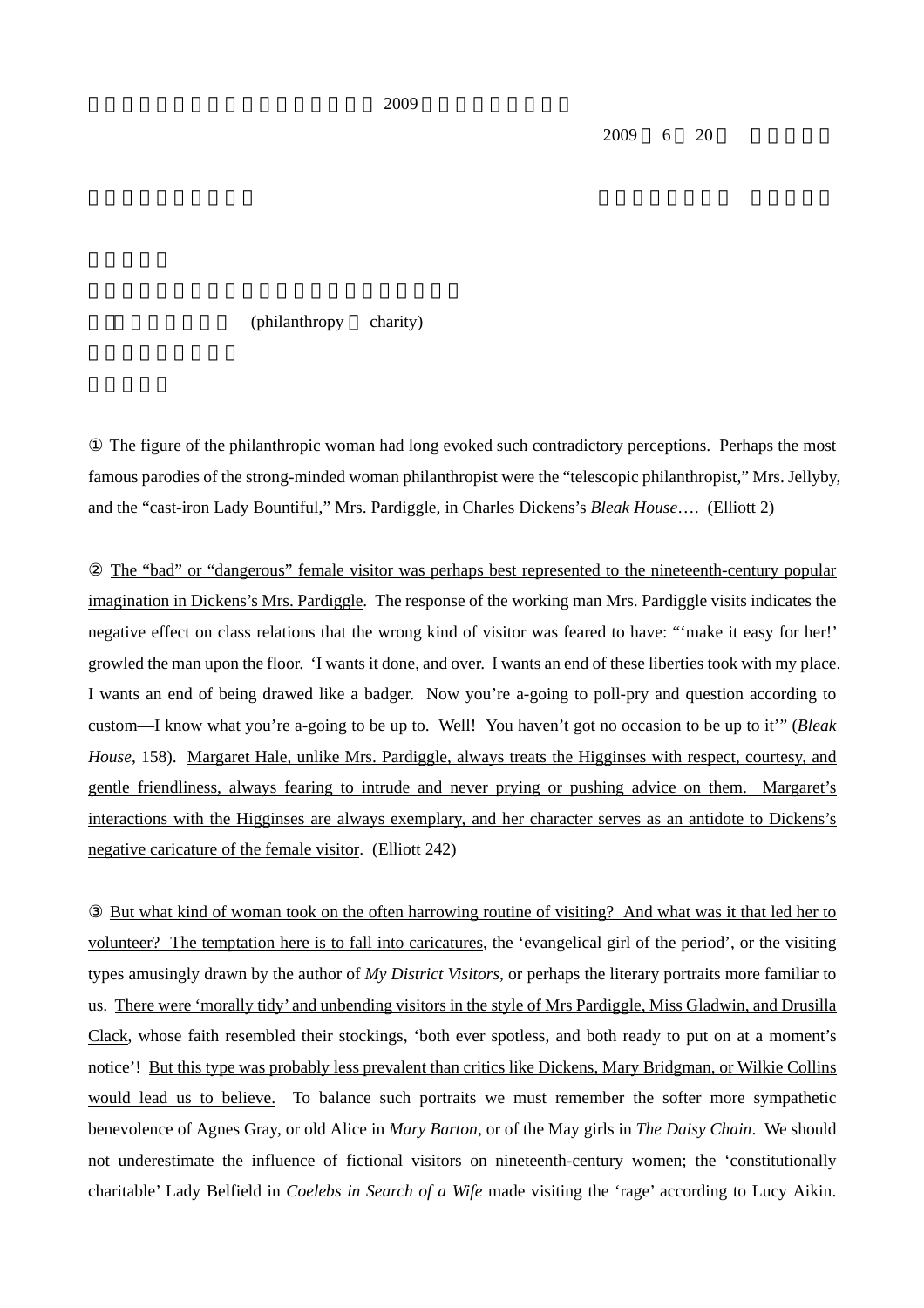(Prochaska 117-8)

 I dream of Mrs. Chisholm, and her housekeeping. The dirty faces of her children are my continual companions. (4 March 1850, *Letters*: Coutts 166; quoted in Shatto 52)

 'We thought that, perhaps,' said I, hesitating, 'it is right to begin with the obligations of home, sir; and that, perhaps, while those are overlooked and neglected, no other duties can possibly be substituted for them.' (*BH*, Ch. 6)

 The work at home must be completed thoroughly, or there is no hope abroad. To your tents, O Israel! but see they are your own tents! (*The Examiner*, 19 Aug. 1848)

 I am a School lady, I am a Visiting lady, I am a Reading lady, I am a Distributing lady; I am on the local Linen Box Committee, and many general Committees; and my canvassing alone is very extensive—perhaps no one's more so. (*BH*, Ch. 8)

 As for charity, it is a matter in which the immediate effect on the persons directly concerned, and the ultimate consequence to the general good, are apt to be at complete war with one another: while the education given to women—an education of the sentiments rather than of the understanding—and the habit inculcated by their whole life, of looking to immediate effects on persons, and not to remote effects on classes of persons—make them both unable to see, and unwilling to admit, the ultimate evil tendency of any form of charity or philanthropy which commends itself to their sympathetic feelings. The great and continually increasing mass of unenlightened and short-sighted benevolence, which, taking the care of people's lives out of their own hands, and relieving them from the disagreeable consequences of their own acts, saps the very foundations of the self-respect, self-help, and self-control which are the essential conditions both of individual prosperity and of social virtue—this waste of resources and of benevolent feelings in doing harm instead of good, is immensely swelled by women's contributions, and stimulated by their influence. (Mill 567)

 Even more fraught with encouragement and hope was the series of Lectures on practical subjects, addressed to a female audience, to educated women, who wished to know what it was best for them to learn before they were fitted to help and to teach. …what was surprising, and delightful too, there were found ready and willing to deliver these lectures to ladies "on practical subjects," eleven distinguished professional men; of these, six were clergymen, three physicians, and two lawyers. The six lectures delivered by clergymen dwelt of course chiefly on the duty of well directed benevolence, in the hospital and in the workhouse, in parish supervision, and district visiting: all excellent in spirit and feeling…. The three lectures by the medical men are all so excellent…. The two lectures on law, ("Law as it affects the Poor," and "Sanitary Law,") are useful and clear,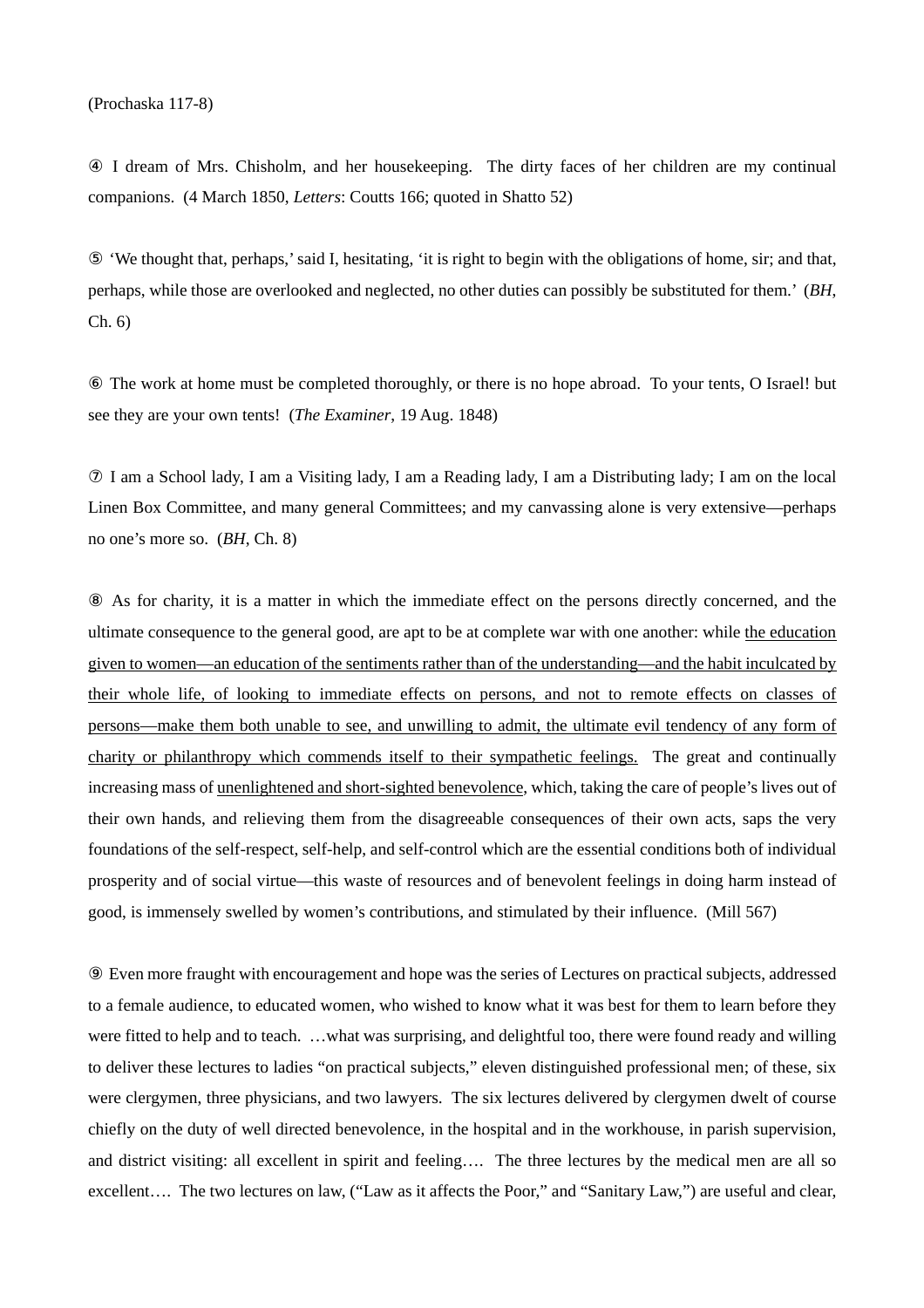It seemed to Ada and me that everybody knew him [Jarndyce], who wanted to do anything with anybody else's money. It amazed us, when we began to sort his letters, and to answer some of them for him in the Growlery of a morning, to find how the great object of the lives of nearly all his correspondents appeared to be to form themselves into committees for getting in and laying out money. The ladies were as desperate as the gentlemen; indeed, I think they were even more so. They threw themselves into committees in the most impassioned manner, and collected subscriptions with a vehemence quite extraordinary. It appeared to us that some of them must pass their whole lives in dealing out subscription-cards to the whole Post-office Directory—shilling cards, half-crown cards, half-sovereign cards, penny cards. They wanted everything. They wanted wearing apparel, they wanted linen rags, they wanted money, they wanted coals, they wanted soup, they wanted interest, they wanted autographs, they wanted flannel, they wanted whatever Mr Jarndyce had—or had not. Their objects were as various as their demands. They were going to raise new buildings, they were going to pay off debts on old buildings, they were going to establish in a picturesque building (engraving of proposed West Elevation attached) the Sisterhood of Medieval Marys; they were going to give a testimonial to Mrs Jellyby; they were going to have their Secretary's portrait painted, and presented to his mother-in-law, whose deep devotion to him was well known; they were going to get up everything, I really believe, from five hundred thousand tracts to an annuity, and from a marble monument to a silver teapot. They took a multitude of titles. They were the Women of England, the Daughters of Britain, the Sisters of all the Cardinal Virtues separately, the Females of America, the Ladies of a hundred denominations. They appeared to be always excited about canvassing and electing. They seemed to our poor wits, and according to their own accounts, to be constantly polling people by tens of thousands, yet never bringing their candidates in for anything. It made our heads ache to think, on the whole, what feverish lives they must lead. (*BH*, Ch. 8)

 For a good many years I have suffered a great deal from charities, but never anything like what I suffer now. The amount of correspondence they inflict upon me is really incredible. But this is nothing. Benevolent men get behind the piers of the gates, lying in wait for my going out; and when I peep shrinkingly from my study-windows, I see their pot-bellied shadows projected on the gravel. Benevolent bullies drive up in hansom cabs…and stay long at the door. Benevolent area-sneaks get lost in the kitchens and are found to impede the circulation of the knife-cleaning machine. (Pope 9-10)

 Yet if Dickens found such persistent notice more trying than comic, it was not exclusively the fault of 'benevolent bullies'. He was, after all, not only a leading public figure, but one popularly associated with sympathy and benevolence; and he was in fact surprisingly active in philanthropic work. In 1846-7, for example, he planned and launched Urania Cottage, Miss Coutts's reformatory for women, which he has mainly responsible for overseeing until 1858. Through speeches, charitable readings, and subscriptions, he gave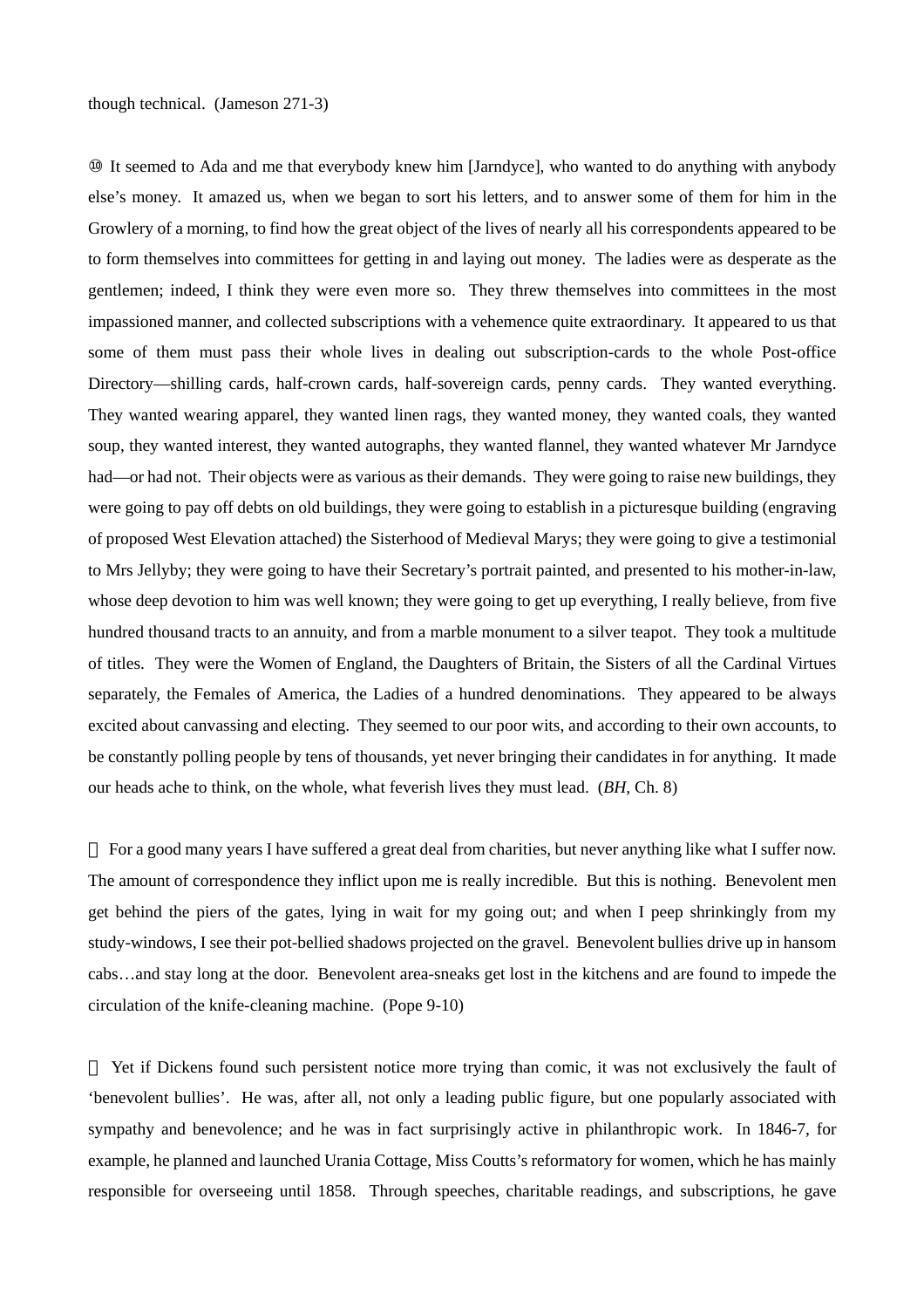support to thirteen separate hospitals and sanatoriums. His banking records show that he made at least forty-three donations to benevolent and provident funds. He was willing to be listed as an officer of such diverse voluntary bodies as the Metropolitan Drapers' Association, the Poor Man's Guardian Society, the Birmingham and Midland Institute, the Metropolitan Sanitary Association, the Orphan Working School, the Metropolitan Improvement Association, the Royal Hospital for Incurables, the Hospital for Sick Children, and even the Newsvendors' Provident and Benevolent Institution. (Pope 10)

 Ada and I were very uncomfortable. We both felt intrusive and out of place; and we both thought that Mrs. Pardiggle would have got on infinitely better, if she had not had such a mechanical way of taking possession of people. The children sulked and stared; the family took no notice of us whatever, except when the young man made the dog bark: which he usually did when Mrs. Pardiggle was most emphatic. We both felt painfully sensible that between us and these people there was an iron barrier, which could not be removed by our new friend. (*BH*, Ch. 8)

 I never walk out with my husband, but I hear the people bless him. I never go into a house of any degree, but I hear his praises, or see them in grateful eyes. (*BH*, Ch. 67)

 …he had remarked that there were two classes of charitable people; one, the people who did a little and made a great deal of noise; the other, the people who did a great deal and made no noise at all. (*BH*, Ch. 8)